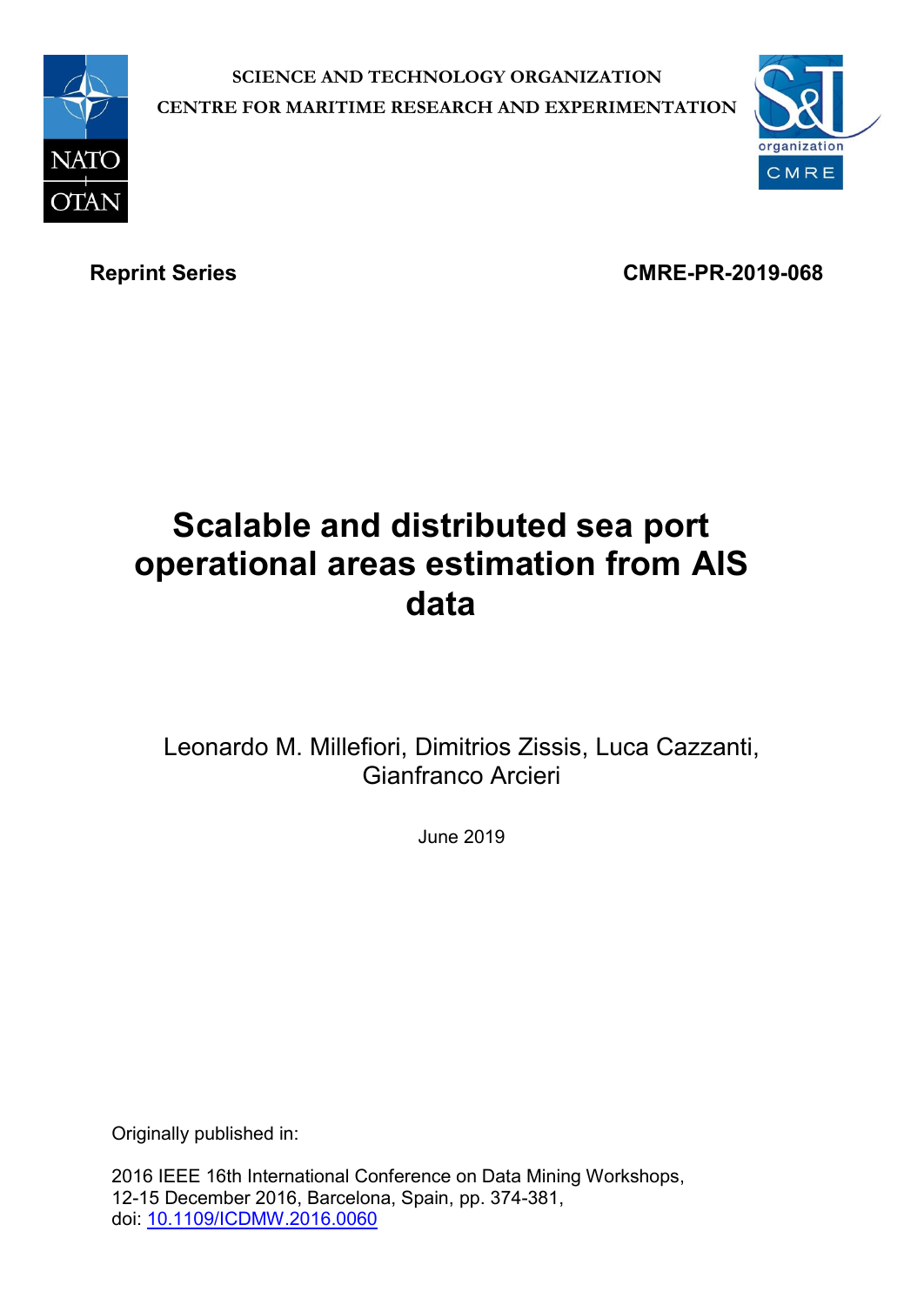### **About CMRE**

The Centre for Maritime Research and Experimentation (CMRE) is a world-class NATO scientific research and experimentation facility located in La Spezia, Italy.

The CMRE was established by the North Atlantic Council on 1 July 2012 as part of the NATO Science & Technology Organization. The CMRE and its predecessors have served NATO for over 50 years as the SACLANT Anti-Submarine Warfare Centre, SACLANT Undersea Research Centre, NATO Undersea Research Centre (NURC) and now as part of the Science & Technology Organization.

CMRE conducts state-of-the-art scientific research and experimentation ranging from concept development to prototype demonstration in an operational environment and has produced leaders in ocean science, modelling and simulation, acoustics and other disciplines, as well as producing critical results and understanding that have been built into the operational concepts of NATO and the nations.

CMRE conducts hands-on scientific and engineering research for the direct benefit of its NATO Customers. It operates two research vessels that enable science and technology solutions to be explored and exploited at sea. The largest of these vessels, the NRV Alliance, is a global class vessel that is acoustically extremely quiet.

CMRE is a leading example of enabling nations to work more effectively and efficiently together by prioritizing national needs, focusing on research and technology challenges, both in and out of the maritime environment, through the collective Power of its world-class scientists, engineers, and specialized laboratories in collaboration with the many partners in and out of the scientific domain.



**Copyright © IEEE, 2016**. NATO member nations have unlimited rights to use, modify, reproduce, release, perform, display or disclose these materials, and to authorize others to do so for government purposes. Any reproductions marked with this legend must also reproduce these markings. All other rights and uses except those permitted by copyright law are reserved by the copyright owner.

**NOTE:** The CMRE Reprint series reprints papers and articles published by CMRE authors in the open literature as an effort to widely disseminate CMRE products. Users are encouraged to cite the original article where possible.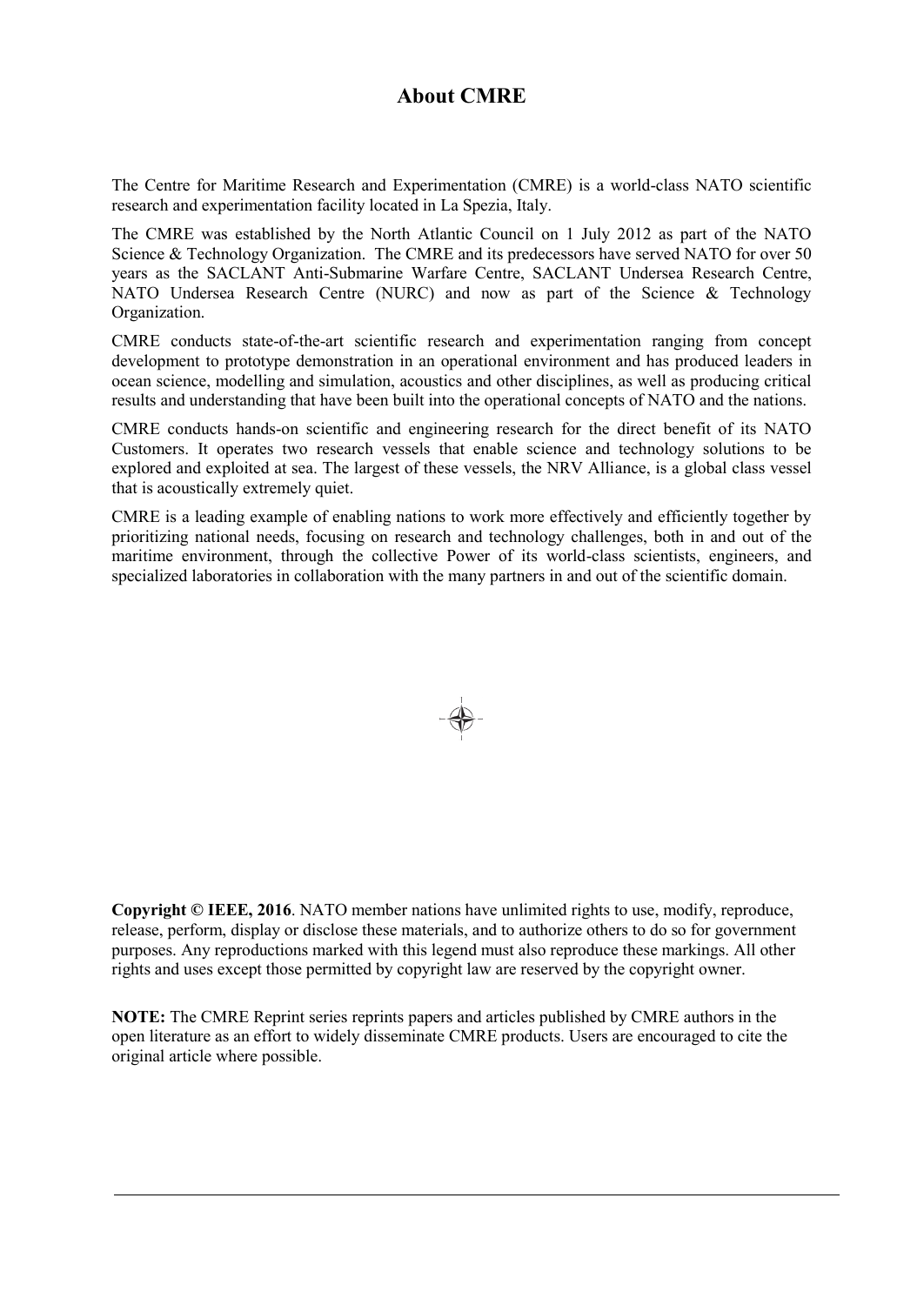### Scalable and distributed sea port operational areas estimation from AIS data

Leonardo M. Millefiori∗, Dimitrios Zissis∗†, Luca Cazzanti∗ and Gianfranco Arcieri∗

∗*NATO STO Centre for Maritime Research and Experimentation (CMRE), La Spezia, Italy*

*Email:* {*leonardo.millefiori, dimitrios.zissis, luca.cazzanti, gianfranco.arcieri*}*@cmre.nato.int*

†*Department of Product and Systems Design Engineering, University of the Aegean, Syros, Greece*

*Email: dzissis@aegean.gr*

*Abstract*—Seaports are spatial units that do not remain static over time. They are constantly in flux, evolving according to environmental and connectivity patterns both in size and operational capacity. As such any valid decision making regarding port investment and policy making, essentially needs to take into account port evolution over time and space; thus, accurately defining a seaport's exact location, operational boundaries, capacity, connectivity indicators, environmental impact and overall throughput. In this work, we apply a data driven approach to defining a seaport's extended area of operation based on data collected though the Automatic Identification System (AIS). Specifically, we present our adaptation of the well-known KDE algorithm to the MapReduce paradigm, and report results on the port of Rotterdam.

*Keywords*-big data, KDE, AIS, port location estimation, Rotterdam port, Apache Spark, MapReduce

#### I. INTRODUCTION

The gateway to European commerce and industry is one of the most complex and dense port networks in the world. These hubs connect seaborne trade and passengers to the multimodal transportation networks in Europe, which include rail, road, air and inland waterways. A recent report published by the European Commission calculated that 74% of goods imported and exported and 37% of exchanges within the Union transit through seaports [1], [2]. Interestingly though, from the roughly 1200 ports along the 70 000 km EU coastline, approximately 20% of this traffic is served by only three ports: Rotterdam, Antwerp and Hamburg [3]. Today EU ports are facing a number of unique challenges, which include [1], [2]

- A significant increase in vessels size, speed and volume; in particular ultra-large container ships, new types of Roll-on/Roll-off (RORO) ferries and gas-carriers, are putting pressure onto traditional port structural infrastructures, while increasing maritime risks, as these vessels are difficult to maneuver in small shipping lanes;
- Significant developments in the energy trades, with a shift from oil and refined products towards gas that

require significant gasification facilities in ports and potential volumes of dry biomass and CO2 transport and storage;

• Adherence to stricter requirements on environmental performance and alternative fuels.

In the midst of an economic recession, significant investment is required to keep the EU ports competitive, including extensions of berths, deepening of basins and canals to enable large vessel maneuvering, new terminal and operational procedures to allow for parallel coordination of services, implementation of Information and communications technology (ICT) logistic systems and supply management and much more. According to the EU commission, the complexity of the administrative procedures for customs clearance results in big delays at ports, representing just another major obstacle to the competitiveness of sea shipping and the efficiency of Union ports [4]. Additionally, port security has come into the public spotlight, as ports are critically important infrastructures and potential gateways for unlawful trades concerning drugs, weapons, counterfeited goods and even explosive materials.

Recognizing the vital role the ports play in the Union's economy, international competitiveness and the single market integration, a number of EU wide policies and directives are being implemented, which aim at guaranteeing the availability of a well-connected port infrastructure. As such, the European Transport Infrastructure Plan identifies 329 ports of common interest, including 104 ports of strategic interest, 9 multimodal core network corridors that start and end in seaports and reserves a budget of 26 billion EUR for the period 2014–2020. It is the objective of the European port policy, while respecting the overarching need for better infrastructure planning, to stimulate competition among ports and ensure that adequate capacity is available for a sustainable growth of European trade and effective port operations [3]. It is important to note though that although investments are necessary, simultaneously the World Economic Forum states that, in transport, only 40% of load capacity is used nowadays. Now more than ever, it is a necessity to examine the potential of enhancing the efficiency of the logistic chain by exchanging data, by

This work is supported by the NATO Supreme Allied Command Transformation (SACT) under project SAC000608 – Data Knowledge Operational Effectiveness, by Microsoft Research through a Microsoft Azure for Research Award, and by MarineTraffic.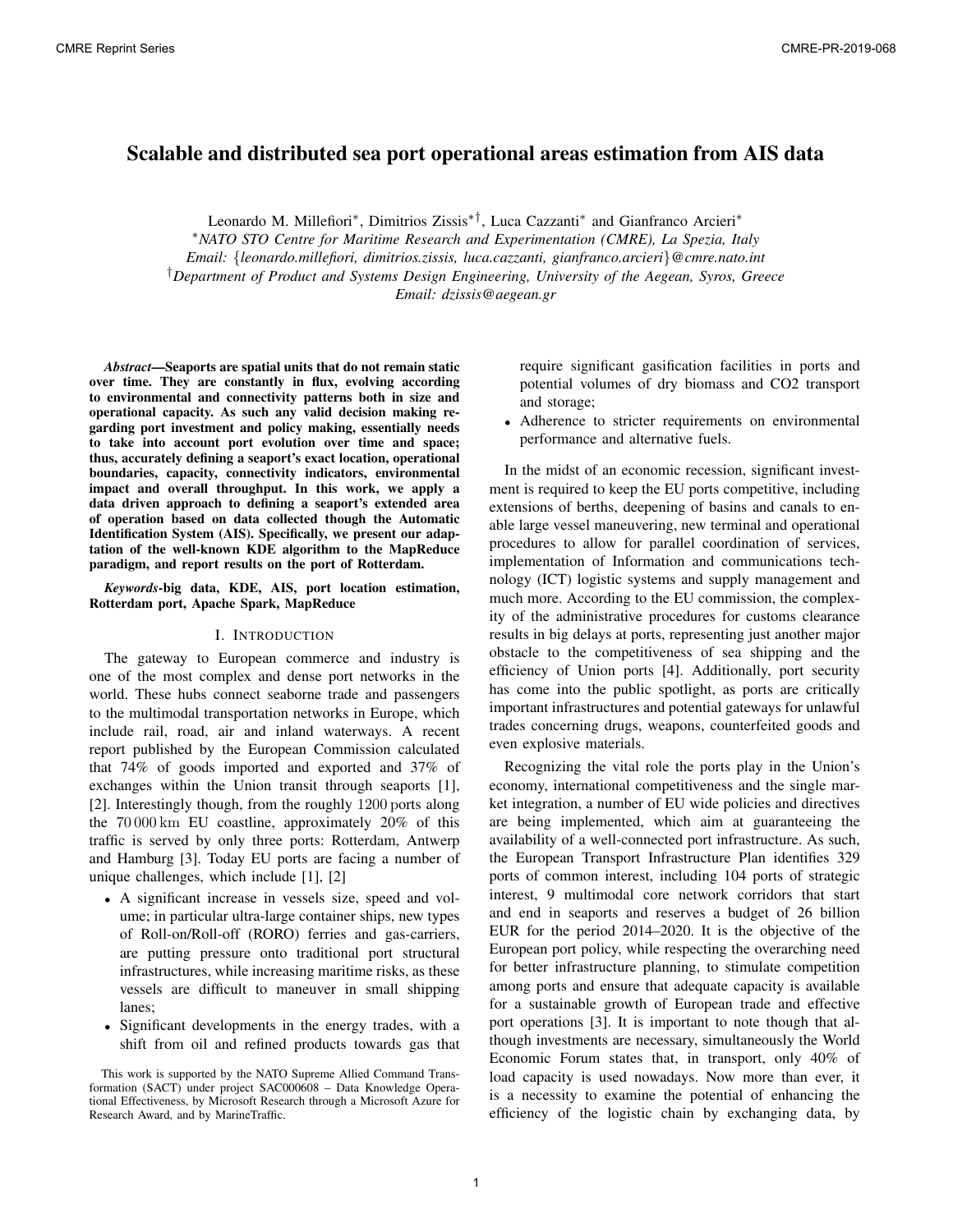exploring and exploiting the benefits of digitalization [5]. Increasing the capacity and redesigning ports, at the cost of the taxpayer, should be contained at no more than what is operationally necessary [6]. Similar to other industries, decisions regarding the redesign of ports areas, their increase in operational capacity and infrastructure, need to be based on measurable data which can be transformed into actionable information.

Data science involves principles, processes, and techniques for understanding phenomena with the ultimate goal of improving decision making, as this generally is of paramount interest to business. Data-driven decision-making (DDDM) refers to the practice of basing decisions on the analysis of data rather than purely on intuition [7]. While in the past, sea transport surveillance had suffered from a lack of data, current tracking technology has transformed the problem into one of an overabundance of information, leading to a need for automated analysis. The major challenge faced today is developing the ability to identify patterns emerging within these huge datasets, fused from a variety of sources and generated from monitoring a large number of vessels on a day-to-day basis. The extraction of implicit and often unknown information from these datasets belongs to the field of data mining and data science. Progressively huge amounts of structured and unstructured data, tracking vessels during their voyages across the seas are becoming available, mostly due to the Automatic Identification System (AIS) that vessels of specific categories are required to carry. These datasets provide detailed insights into the patterns that vessels follow, while they can operate as benchmarking tools for port authorities regarding the effectiveness and efficiency of their ports. A data-driven approach to seaborne transportation could potentially,

- Accomplish a decrease in port congestion and seaways by monitoring and improving the forecasting of vessel arrivals (ship sizes, cargoes, ETAs, loading/discharge times) to enable better planning and execution of port operations (virtual arrivals);
- Achieve a reduction of accidents at sea by timely detecting hazardous situations (including malicious events) based on the vessels trajectory, behavior (e.g. speed, course) and context (e.g. weather conditions or nearby ships), while proposing measures of proactive prevention; and
- Contribute to the reduction of green-house gas (GHG) emission intensity for each vessel by providing data to increase and optimize operational efficiency.

Benchmarking ports will support greater transparency in policy making, stakeholder decision making, public funding while promoting healthy competition between the ports themselves. Benchmarking measurements include maritime connectivity indicators, current port operational capacity, number of port calls, type of vessels, call size, cargo throughput, intermodal connectivity, vessel time at anchorage outside port, number of vessel waiting to be processed, while taking of course into consideration the specific characteristics of regions and other port externalities. Generating valid and reliable measurements though regarding ports statistics is a highly complex task. We often overlook the fact that maritime networks operate as "small worlds", where content and size varies over space and time, under the influence of the trade and carrier patterns. Such spatial units are often not well defined and delimited, such as port region, port system, port range as they evolve according to patterns [8]. The stepping stone for any useful analytics and data driven approach to port planning is accurately defining a seaport's location and operational boundaries, so capacity and efficiency can be calculated. This paper discusses work in progress at the NATO STO Centre for Maritime Research and Experimentation (CMRE) to estimate port areas in a scalable, data-driven way. Knowing the extent of port areas is an important component of larger maritime traffic analysis systems that employ computational techniques to achieve Maritime Situational Awareness (MSA). For example, accurately detecting which vessels visit a given port and its surrounding areas enables the study of vessel traffic Patterns of Life (PoL's) in a region, the calculation of summary statistics on the volume and type of vessels, and the detection of discrepancies in the vessel-declared origin and destination ports.

In our approach, we exploit the large volume of historical and real-time AIS data to estimate the port areas in a data-driven way, with minimal reliance on other sources of information. However, as the amount of available AIS data grows to massive scales, computational techniques for MSA —which we call computational MSA— must also contend with acquiring, storing, and processing the data. We are addressing these challenges by leveraging a cluster of computers to store the AIS data and to serve the spatial clustering and density estimation operations underlying the proposed port area algorithm. The proposed approach can be extended to other types of areas besides ports: offshore platforms, anchorage areas, and fishing grounds can be detected automatically and their extent estimated using this approach. This is particularly beneficial because often these types of areas have dynamic boundaries that change with the seasons, as a consequence of newly introduced local vessel traffic schemes, or as new maritime support facilities become available. Thus, being able to estimate automatically and quickly the current extent of stationary areas worldwide becomes essential.

#### II. BACKGROUND AND RELATED WORK

In recent years extensive research has been performed in exploring methods of increasing the effectiveness and efficiency of ports through ICT; numerous research efforts have focused around the themes of ICT as a method of supporting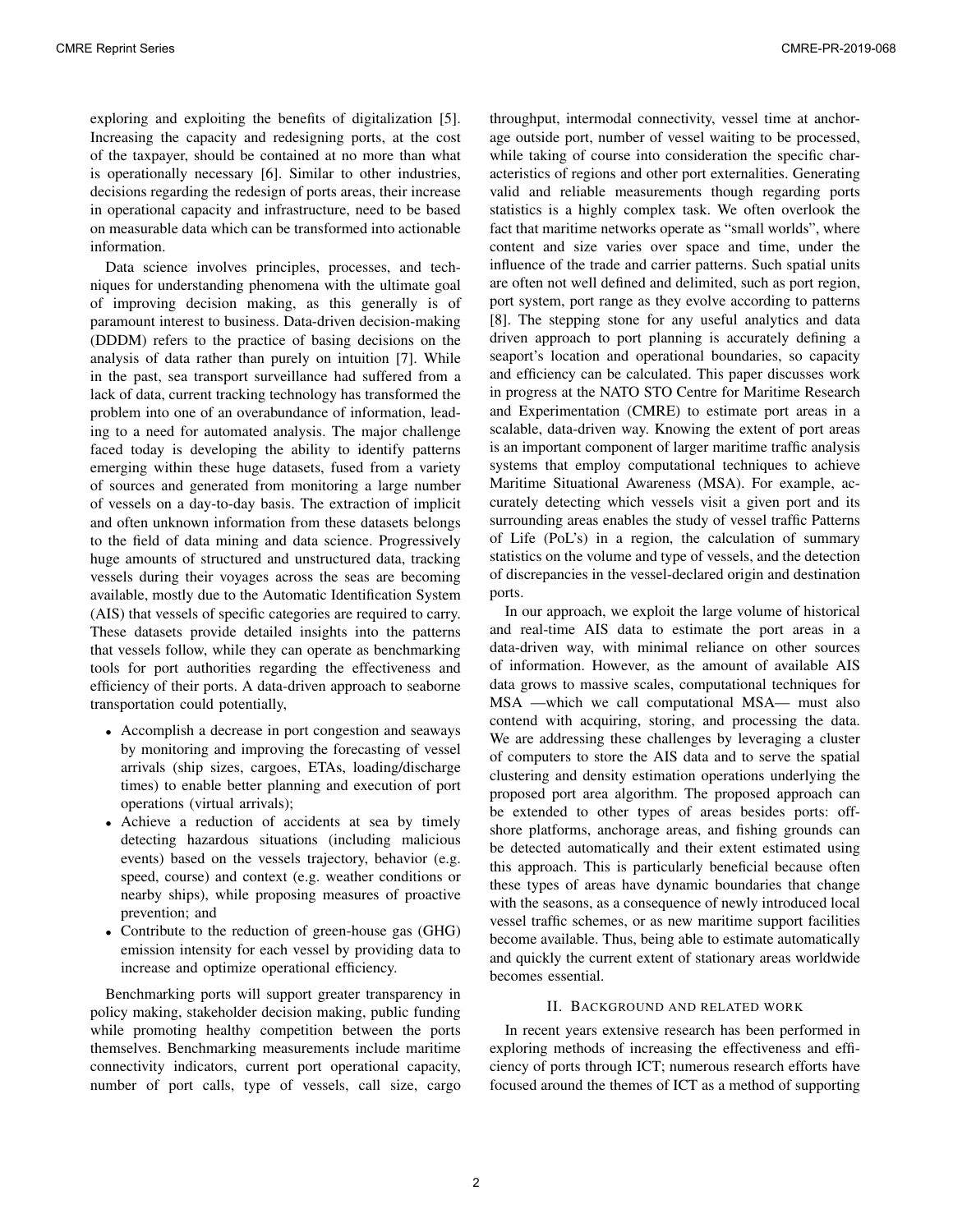

Figure 1. Density of AIS messages collected by MarineTraffic from January to March 2015. Each pixel covers a 10-by-10 m square on the ground and its color is (logarithmically) proportional to the number of AIS messages whose reported positions fall within its footprint.

more efficient logistics supply chain management, security management, greener performance and port benchmarking.

At an EU level, a number of collaboration research projects have been funded related to improving the efficiency and effectiveness of sea operations either through the FP6, FP7 or Horizon 2020 instruments. As such the SAIL project, which was funded under FP7, designed and developed a novel system aimed at improving integrated logistics management and decision support for intermodal port and dry port facilities. The two year PPRISM project, co-funded by the European Commission, delivered a shortlist of indicators that form the basis of a future European Port Observatory, which will take the form of a Port Sector Performance Dashboard. This work was later followed up by the PORTOPIA (Ports Observatory for Performance Indicator Analysis) project, funded also under FP7, whose main objective was to develop an enhanced ports observatory with a set of indicators measuring EU ports performance, activities and developments. The SUPPORT project aimed at providing general methods, technology and training services to be used by any European Port to upgrade their security capability. In relation to security, various research projects have been funded, such as the Maritime Navigation and Information Services (MarNIS), Motorways & Electronic Navigation by Intelligence at Sea (MONALISA), Advanced National Networks for Administrations (ANNA), Vessel traffic monitoring in EU waters (SafeSeaNet) and MOS.

AIS data has proven to be a valid method for monitoring vessels and extracting valuable information regarding vessel behavior, operational patterns and performance statistics. As Tichavska, Cabrera, Tovar and Arana point out, AIS data in research has been used for a variety of applications including optimization of radio propagation channel techniques, realtime statistical processing of traffic information, improving ship traffic management and operations, sustainable transport solutions and many more [9]. Pallotta, Vespe and Bryan make use of AIS data for vessel pattern knowledge discovery as a framework for anomaly detection and route prediction [10]. Huijbrechts, Velikova, Michels and Scheepens present their work performed in the scope of the METIS project that makes use of AIS data for automated and consolidated "situational understanding" [11]. Rashidi and Koto predict the CO2 emitted by marine transport in Batam-Singapore Channel using AIS data [12]. In [13], Ristic, La Scala, Morelande and Gordon, use AIS data to extract motion patterns which are then used to construct the corresponding motion anomaly detectors. In relation to sea ports research and AIS, Ricci, Marinacci and Rizzetto, made use of AIS to model maritime terminals operations, specifically focusing on the port of Messina [14]. While Donateo, Gregoris, Gambaro, Merico, Giua, Nocioni and Contini evaluated the contribution of harbor activities and ship traffic to PM2.5, particle number concentrations and PAHs in a port city of the Mediterranean Sea (Italy) [15]. Jing and Shuang perform a safety evaluation of China's maritime transport key nodes based on AIS [16].

However, to the best of our knowledge, much less work has been performed in relation to using AIS data to define the exact seaport location and its operational boundaries, so capacity and efficiency can be calculated. In this paper we propose a method to estimate port locations and operational areas in a scalable and unsupervised way, using the Kernel Density Estimator (KDE) and taking advantage of one of the most widely adopted distributed programming models.

In this work, our focus is on the port of Rotterdam. Located in South Holland, within the Rhine-Meuse-Scheldt river delta at the North Sea and provides high-frequency connections to numerous destinations across Europe. The port's annual throughput amounts to some 465 million tonnes, while the port area is more than 40 km, making it the largest port in Europe and ninth in the world. From the port of Rotterdam an extensive fleet of inland vessels transports cargo via the Maas and the Rhine directly to the major economic centers in the Netherlands, Germany, Belgium, France, Switzerland and Austria. On a yearly basis more than 30 000 seagoing vessels and 110 000 inland vessels visit the port. It is also one of the most complex ports in the world with numerous terminals including 6 deep sea container terminals, 3 short-sea terminals and 18 empty depots; 6 RORO and 19 general cargo terminals, 17 dry bulk terminals, numerous oil refineries, chemical locations, gas and power terminals and other.

#### III. APPROACH

#### *A. Data description*

The AIS was originally conceived as a navigational safety system to support vessel traffic services in ports and harbours, but soon after its adoption, and especially after the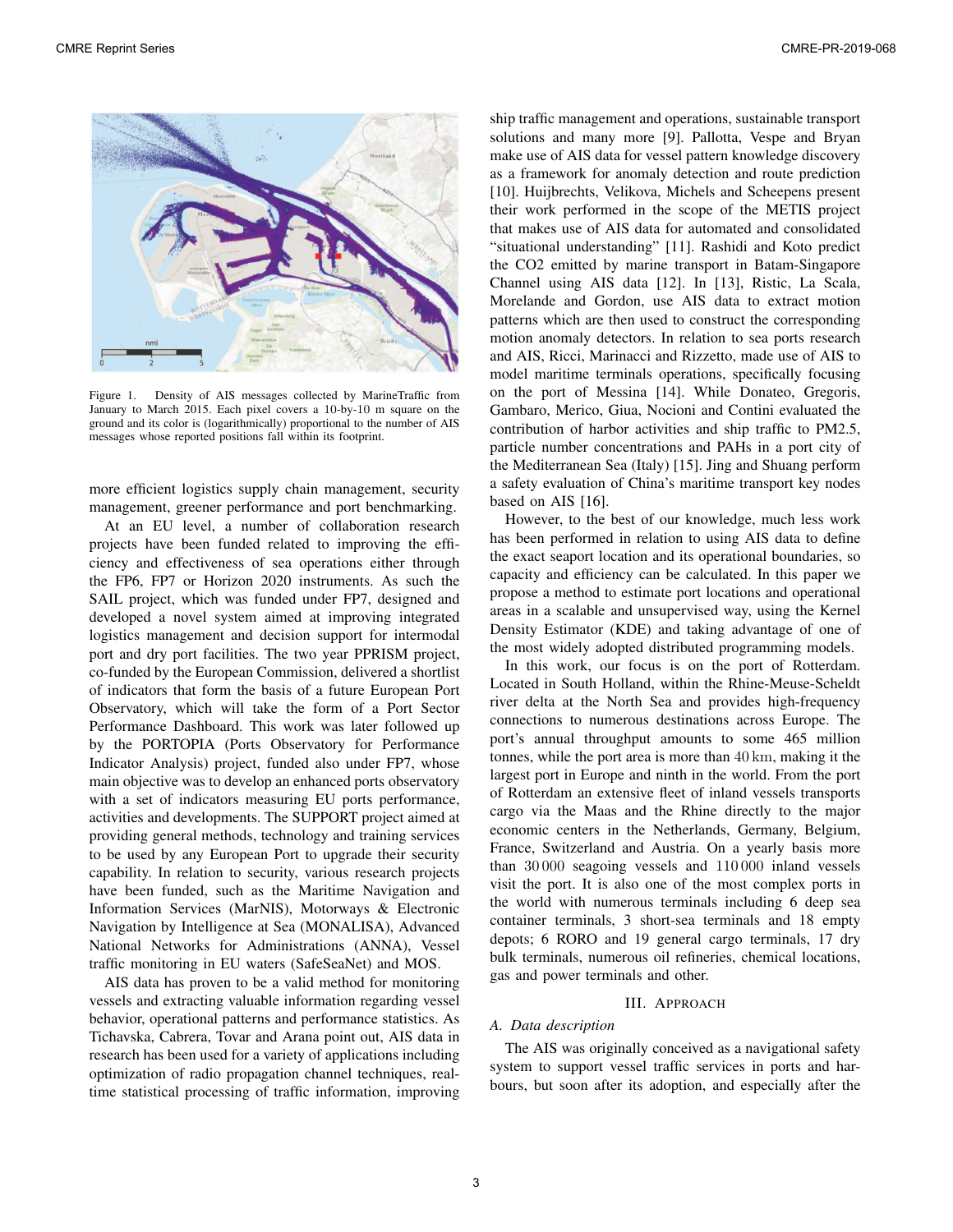

Figure 2. Implementation of the KDE with MapReduce logic. The leftmost block shows the the input data relative to a single port, which is organized in partitions and stored on a DFS or a distributed database. Taking advantage of its linearity, the computation of the KDE can be distributed among multiple nodes, each of which performs an expansion of the input partition with the Gaussian kernel.

International Maritime Organization (IMO) mandated AIS transceivers to be installed onboard a significant number of commercial vessels [17], AIS began being used also to achieve broader MSA [18], which is the understanding of the factors that impact the economy, environment, security, and safety of the maritime domain.

The AIS communication protocol is asynchronous and prescribes that different types of messages be transmitted with different frequencies. In fact, the ITU 1371-4 standard defines 64 different types of AIS messages that can be broadcast by AIS transceivers. In this work we focus on the 6 most relevant ones for MSA, which account for approximately 90% of AIS typical scenarios [19]. Types 1, 2, 3, 18, and 19 are position reports, which include latitude, longitude, speed-over-ground (SOG), course-over-ground (COG), and other fields related to ship movement; type 5 messages contain static-and-voyage information, which includes the IMO identifier, radio call sign, name, ship dimensions, ship and cargo types. In all messages, each vessel is identified by its Marine Mobile Service Identifier (MMSI) number.

Since the first introduction of AIS, maritime traffic and global compliance with the international requirements have steadily increased, and the many worldwide networks of AIS coastal receivers have grown, resulting in larger and larger volumes of AIS data. Every month, this amounts to many millions of AIS messages produced by hundreds of thousands of unique vessels [20].

In the remainder of this paper, we use a dataset about <sup>3</sup>.<sup>4</sup> million AIS messages made available by MarineTraffic and recorded from January to March 2015 in an area of about 300 square km over the port of Rotterdam. In Fig. 1 we report, for reference, a density map of the dataset over the area of interest; each pixel in the figure covers a 10-by-10 m square on the ground and its color is proportional to the logarithm of the number of recorded AIS messages whose reported positions fall within its footprint.

#### *B. Kernel density estimation*

Let us assume that  $x_i \in \mathbb{R}^k$ , with  $i = 1, \ldots, n$ , are a set of observations from a probability density  $f$ . Initially introduced by Rosenblatt [21], a basic KDE of  $f$  has the form [22]:

$$
f_n(\boldsymbol{x}) = \frac{1}{nh^k} \sum_{i=1}^n K_h(\boldsymbol{x}, \boldsymbol{x}_i), \qquad (1)
$$

where  $K_h$  is the kernel function, and h denotes the kernel bandwidth (or window width), which is a smoothing parameter. The choice of  $h$  has a strong influence on the estimate, because different values highlight different features of the data, depending on the density under consideration. The choice of a kernel function, on the other hand, is not crucial to the statistical performance, and a widely adopted choice is the Gaussian kernel, defined as below

$$
K_h(\boldsymbol{p}, \boldsymbol{q}) = \frac{1}{(2\pi)^{\frac{k}{2}}\sqrt{|\boldsymbol{\Sigma}|}} e^{-\frac{(\boldsymbol{p}-\boldsymbol{q})^{\mathsf{T}}\boldsymbol{\Sigma}^{-1}(\boldsymbol{p}-\boldsymbol{q})}{2h^2}}.
$$
 (2)

*1) Convolution:* Apart from a scaling factor, the KDE formula (1) can also be seen as a convolution (which we denote with the ∗ operator) between the empirical Probability Density Function (PDF) and the kernel function [23],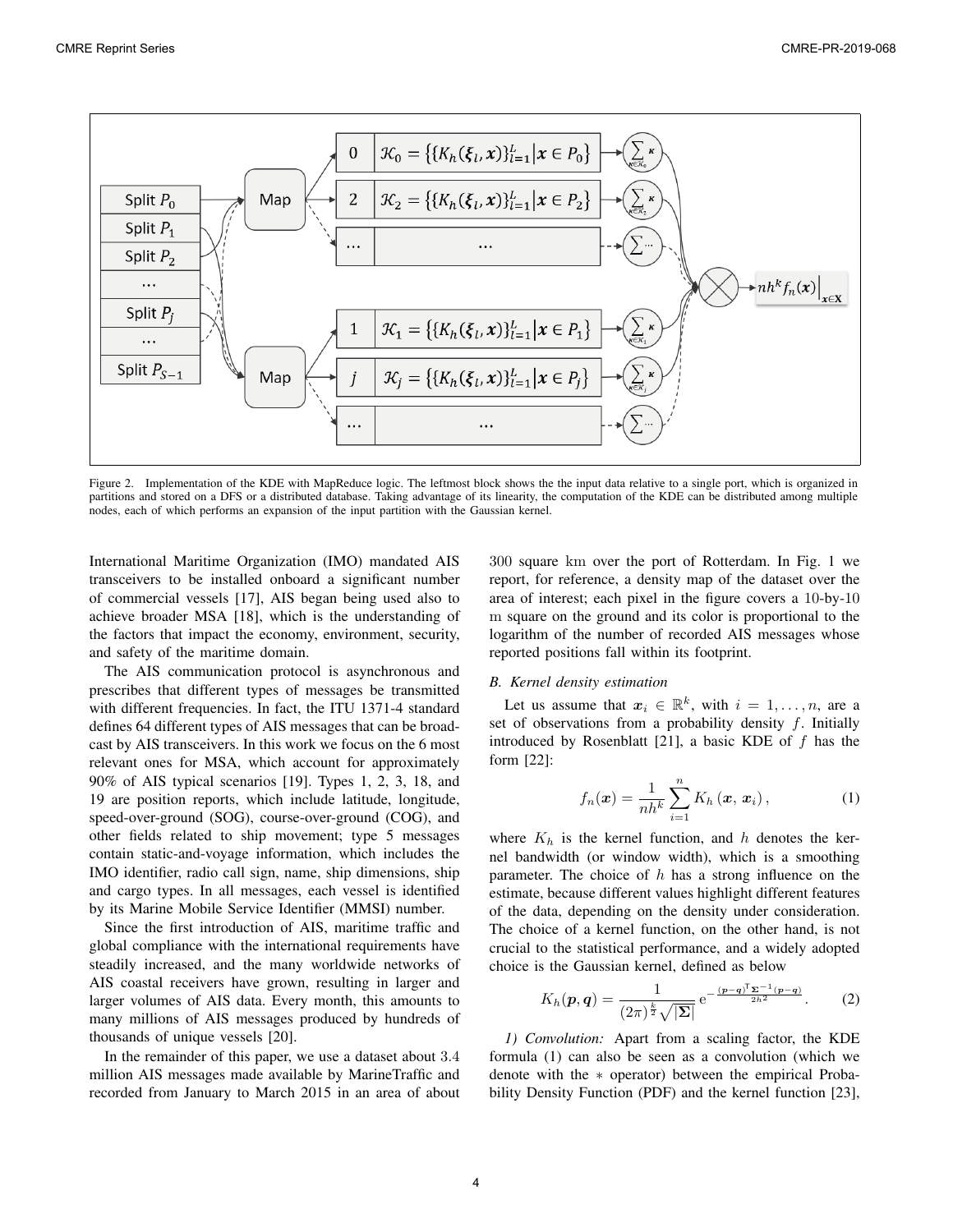that is

$$
\phi_n * K_h = \int_{\mathbf{D}} \left( \frac{1}{n} \sum_{i=1}^n \delta(\boldsymbol{\xi} - \boldsymbol{x}_i) \right) K_h(\boldsymbol{x} - \boldsymbol{\xi}) d^k \boldsymbol{\xi}
$$
  
= 
$$
\frac{1}{n} \sum_{i=1}^n K_h(\boldsymbol{x} - \boldsymbol{x}_i) = h^k f_n(\boldsymbol{x}),
$$
 (3)

where  $\phi_n$  is the empirical PDF, expressed as a sum of n Dirac delta functions  $\delta(\cdot)$  centered in the data samples. A computationally efficient variant of this formulation bins the data samples into k-dimensional histograms, and convolves the histogram with the kernels instead of the individual delta functions. This variant is appealing when the data size increases, because it produces an essentially identical result at a fraction of the computational cost.

*2) Adaptive KDE:* Both the KDE in (1) and the KDE by convolution (3) employ a fixed kernel bandwidth for all the observed data points. An intuitive improvement is to weight observations non uniformly; that is, extreme observations in the tails of the distribution should have their mass spread in a broader region than those in the body of the distribution. Specifically, instead of having a single value for  $h$ , in the adaptive KDE approach  $h_i$ , for  $i = 1, \ldots, n$ , is the bandwidth of the kernel centered in the i-th observation.

The first challenge is *how* to decide if an observation belongs to a region of high or low density. The adaptive approach [23] relies in fact on a two-stage procedure: combining (1) with (2), a pilot estimate is first computed to identify low-density regions coarsely, using a fixed bandwidth factor. Since only a coarse idea is required of how the density is distributed in the area of interest, here we can use the convolved histogram (3), which comes at a fraction of the computational cost required to compute (1).

*3) Local bandwidth factors:* Under the assumption that the underlying distribution is  $k$ -variate normal, the optimum (fixed) window can be written as [23]:

$$
h^* = \left(\frac{4}{n(k+2)}\right)^{\frac{1}{k+4}}.\tag{4}
$$

The *local bandwidth* factors  $\lambda_i$ , for  $i = 1, \ldots, n$  are then given by

$$
\lambda_i = \left(\frac{f_n\left(\boldsymbol{x}_i\right)}{g}\right)^{-\alpha},\tag{5}
$$

where  $0 \le \alpha \le 1$  is the sensitivity parameter and g is<br>the geometric mean of the fixed-bandwidth density estimate the geometric mean of the fixed-bandwidth density estimate  $f_n(x_i)$  evaluated in the data points

$$
\log g = \frac{1}{n} \sum_{i=1}^{n} \log f_n(\boldsymbol{x}_i).
$$
 (6)

The adaptive KDE of  $f$  can be finally expressed as

$$
\hat{f}_n\left(\boldsymbol{x}\right) = \frac{1}{n} \sum_{i=1}^n \frac{1}{\left(h^*\lambda_i\right)^k} K_{h^*\lambda_i}\left(\boldsymbol{x}, \boldsymbol{x}_i\right). \tag{7}
$$

#### IV. IMPLEMENTATION AND RESULTS

Let us indicate now the *full* kinematic state of a vessel at a generic time with  $\chi_i = [a_i, b_i, v_i]^\mathsf{T} \in \mathbb{R}^3$ , where a and b<br>represent the longitude and latitude coordinates, respectively represent the longitude and latitude coordinates, respectively, of the ship in a geographic coordinate system, and  $v \geq 0$ is the instantaneous speed of the vessel. We introduce also a *reduced* vessel kinematic state that doesn't include the instantaneous speed  $x_i = [a_i, b_i]^T \in \mathbb{R}^2$ . Finally, we observe<br>the ship traffic in the neighborhood of a port in the time the ship traffic in the neighborhood of a port in the time interval  $[0, T]$ , where T can be hours, days or even months, depending on the application.

Our objective is to determine the area of the port given the set of AIS observations  $\mathcal{X} = {\chi_i}_{i=1}^n$ , that can be made up either by the full or reduced kinematic states of the ships observed in the area of interest. Assuming that the samples  $X$  are drawn from a probability density function f, the proposed approach consists of applying the KDE to the data samples, and determining the port extent using horizontal cuts of the resulting estimated probability density function.

Unfortunately, the direct computation of the fixed KDE (1) is highly inefficient, especially for large or highly dimensional data sets. In fact several approaches have been proposed in the past to reduce the computational burden [24]–[26]. However, as the data set size and its dimensionality increase, even the aforementioned approaches can easily become computationally prohibitive and therefore distributed approaches are necessary. Zheng et al. [27] have recently proposed randomized and deterministic distributed algorithms for efficient KDE with quality guarantees, adapting them to the popular MapReduce [28] programming model. As in [27], our approach is to take advantage of the linearity of the KDE to distribute the computation among many different nodes using the MapReduce distributed programming model.

In Fig. 2 we report a conceptual representation of the formulation of kernel density estimation problem in the MapReduce framework. The leftmost blocks represent the partitions of the input data relative to a single port. The problem of associating each data sample with the corresponding port is a separate issue, that can be easily addressed using, for instance, a k-Nearest Neighbor (k-NN) classifier. Taking advantage of the linearity of the KDE, each Map function produces an expansion of the given input partition with the Gaussian kernel. Finally, the Reduce step is responsible for summing up all the contributes and eventually produces the final estimate. In the adaptive version, this schema is expanded with the computation of the local bandwidth factors, that are then associated to the corresponding data samples in the partitions.

For our purposes, we consider the port as the *extended* location where ships exhibit a very low speed. Consequently, there are two possible approaches for estimating the density function. One possibility is to compute the KDE in  $\mathbb{R}^3$  at a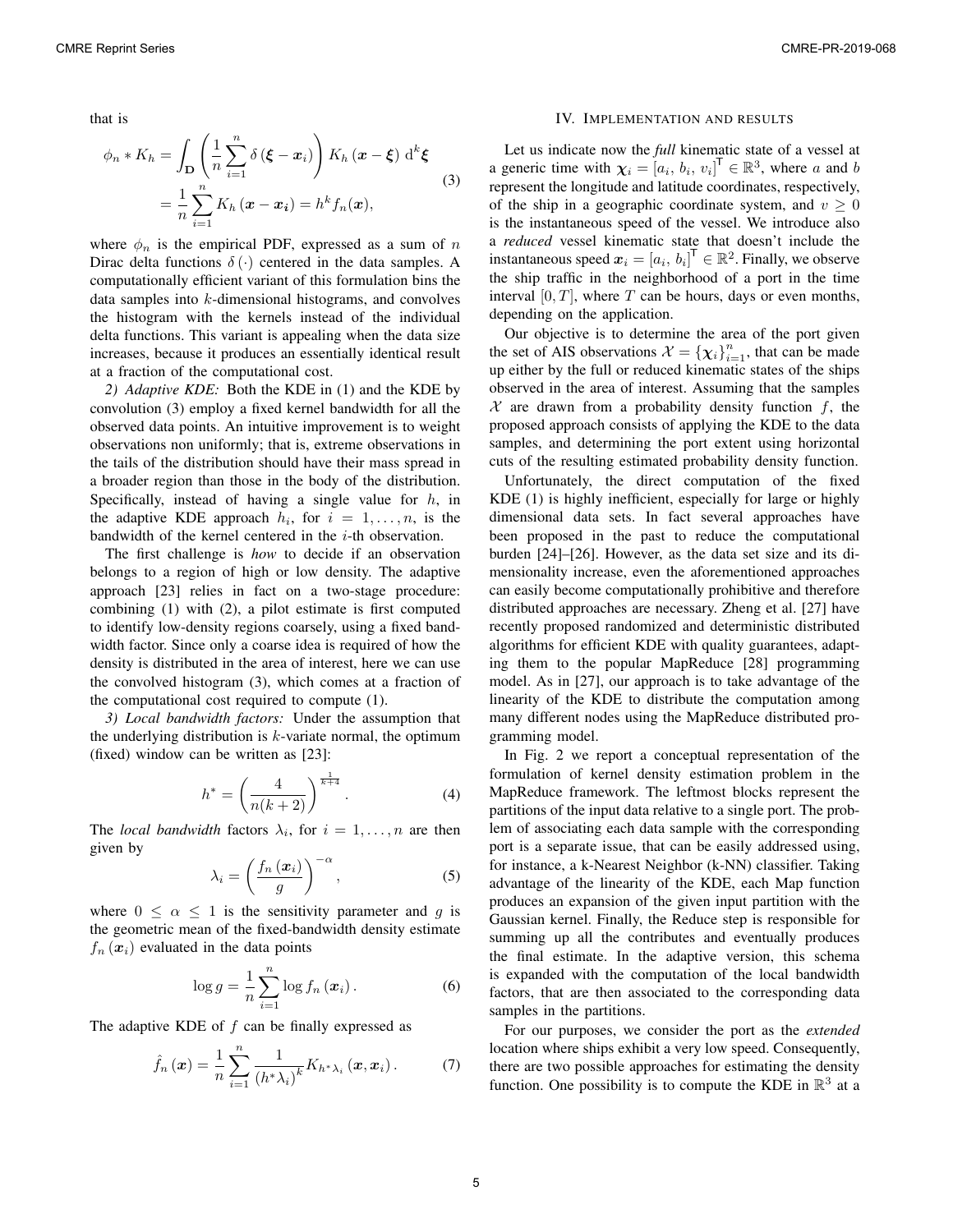

Figure 3. Comparison of fixed and adaptive bandwidth kernel density estimates computed in the Rotterdam port area. The fixed-bandwidth version (a) produces a smoother result, but is unable to deal satisfactory with the low-density regions. The adaptive KDE  $(b)$  has a higher computational cost than the fixed KDE, but it produces a *spikier*, and consequently narrower, estimate on low-density regions. Both the estimates have been computed on the available data collected by MarineTraffic from January to March 2015, having selected only those ships whose speed reported by the AIS was not exceeding the fixed threshold of 1 kn.



Figure 4. Effect of the sensitivity  $\alpha$  on the resulting PDF estimated with the adaptive bandwidth approach. The three panels refer to three different sensitivity levels, namely  $\alpha = 0.3$  (a),  $\alpha = 0.5$  (b) and  $\alpha = 0.7$  (c). Smaller values of the sensitivity parameter  $\alpha$  produce results that are more similar to the fixed-bandwidth KDE, while *spikier* density functions are created with higher values of  $α$ , but they are inevitable more fragmented.

very high computational cost using the complete kinematic states  $\chi_i$  including also the ship speed, and then compute the spatial density estimate  $f_n(x)$  by marginalization of  $f_n(\chi)$ 

$$
\bar{f}_n(\boldsymbol{x}) = \int_0^{v_T} f_n(\boldsymbol{\chi}) \, \mathrm{d}v,
$$

where  $v_T$  is the speed threshold that discriminates the stationary ships from those under way. Unfortunately, this approach usually does not improve significantly the quality of the resulting estimate over less computationally demanding alternatives, especially in low-density regions.

The second possibility is to form the KDE in  $\mathbb{R}^2$  using only the positional information  $x_i$  of the ships that can be considered stationary. In other words, given the set of all the observations, we can build a subset of the positional states of only those ships whose speed is below a desired threshold  $v_T$ , and compute the KDE on this subset. This approach can be also seen as an approximation to the first one that trades some result accuracy for a more affordable computational cost.

Filtering out all the ships whose velocity exceeds the threshold of 1 kn leaves us with a dataset of  $\approx 1.5$  million samples, from an initial size of  $\approx 3.4$  million. These  $\approx 1.5$ million data samples are then used to compute the density estimate, corresponding to the AIS messages received by MarineTraffic from January to March 2015 whose reported velocity was below 1 kn. Finally, we apply both the fixed and adaptive bandwidth KDE to this data set.

We rely on a Apache Spark<sup>TM</sup> cluster made up by: 11 worker nodes, each one equipped with 4 processing cores and 14 GB RAM; and 2 head nodes, each one equipped with 8 processing cores and 14 GB RAM, summing up to a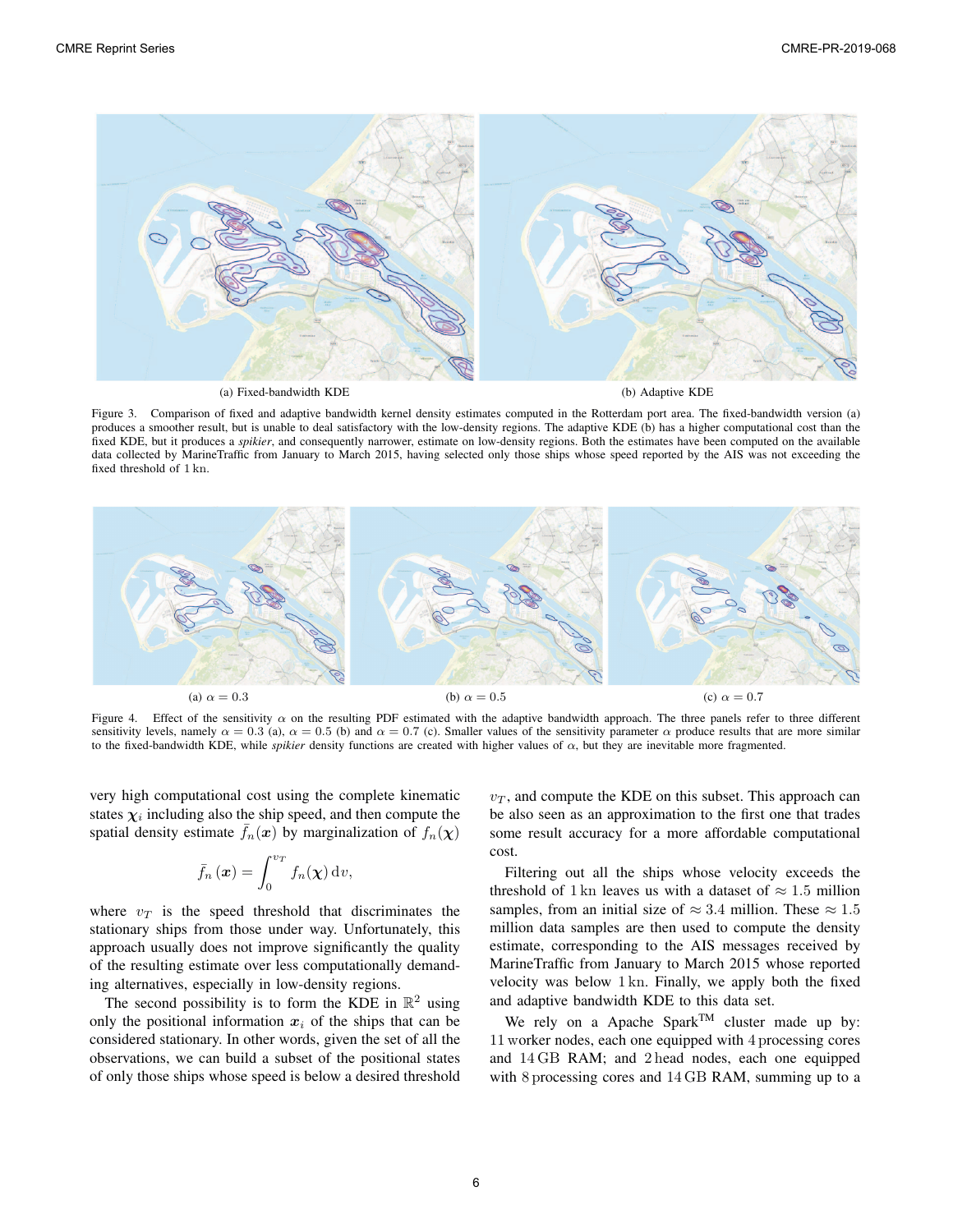total of 60 computing cores and 154 GB RAM. In our setup, the fixed KDE on the aforementioned area of interest takes about 3 minutes. The adaptive KDE has as first step a fixedbandwidth KDE and is more computationally expensive than the fixed KDE by definition, taking, with the aforementioned configuration, about 6 minutes to run.

Fig. 3 shows a comparison between the port area of Rotterdam computed with the fixed KDE (a) versus the one computed with the adaptive KDE (b). The estimates have been determined using the available data collected by MarineTraffic from January to March 2015 and the fixedbandwidth approach in  $\mathbb{R}^2$ , having selected only those ships whose speed reported by the AIS was not exceeding the fixed threshold of 1 kn. The horizontal cuts of the PDF surround the position of the port, as recorded in the World Port Index (WPI) [29].

As expected, the PDF exhibits multiple peaks, which are presumably located in the areas with the highest activity. However, thanks to the local weighting of the bandwidth factors, the adaptive KDE is able to better isolate highly active areas, with less probability mass concentrated in the entrance of the port.

Finally, Fig. 4 demonstrates the effect of the parameter  $\alpha$ on the resulting estimate. It is apparent how smaller values of  $\alpha$  tend to produce similar results as the fixed KDE, while higher values make the density estimate spikier but necessarily more fragmented.

#### V. CONCLUSION AND FUTURE WORK

Estimating port locations and operational areas is an essential component for achieving MSA. The large volume of AIS data imposes algorithmic approaches that require minimal human intervention and scale with the increasing data volumes. The KDE-based approaches presented here address these challenges by combining MapReduce with fixed or adaptive kernel bandwidths. The results presented on the single port of Rotterdam could be extended to other ports worldwide, and a port analysis platform could be developed that learns the port areas worldwide in an unsupervised way. The proposed approach can also be extended to other types of areas besides ports: off-shore platforms, anchorage areas, and fishing grounds can be detected automatically and their extent estimated in a data-driven, unsupervised fashion.

#### **REFERENCES**

- [1] EU Commission, "Ports 2030 Gateways for the trans European transport network," 2014.
- [2] ——, "Ports: An engine for growth," 2013, COM(2013) 295 final.
- [3] H. Haralambides and M. Acciaro, "The new European port policy proposals: too much ado about nothing?" *Maritime Economics & Logistics*, vol. 17, no. 2, pp. 127–141, 2015.
- [4] EU Commission, "Regulation of the European Parliament and of the Council establishing a framework on market access to port services and financial transparency of ports," 2016.
- [5] European Sea Ports Organisation (ESPO), "Annual report 2014–2015," 2015.
- [6] H. Haralambides, "Competition, excess capacity, and the pricing of port infrastructure," *International journal of maritime economics*, vol. 4, no. 4, pp. 323–347, Dec. 2002.
- [7] F. Provost and T. Fawcett, "Data science and its relationship to big data and data-driven decision making," *Big Data*, vol. 1, no. 1, pp. 51–59, Feb. 2013.
- [8] C. Ducruet, C. Rozenblat, and F. Zaidi, "Ports in multi-level maritime networks: evidence from the Atlantic (1996–2006)," *Journal of Transport Geography*, vol. 18, no. 4, pp. 508–518, 2010.
- [9] M. Tichavska, F. Cabrera, B. Tovar, and V. Araña, "Use of the Automatic Identification System in academic research," in *International Conference on Computer Aided Systems Theory*. Springer, 2015, pp. 33–40.
- [10] G. Pallotta, M. Vespe, and K. Bryan, "Vessel pattern knowledge discovery from AIS data: A framework for anomaly detection and route prediction," *Entropy*, vol. 15, no. 6, pp. 2218–2245, Jun. 2013.
- [11] B. Huijbrechts, M. Velikova, S. Michels, and R. Scheepens, "Metis: An integrated reference architecture for addressing uncertainty in decision-support systems," *Procedia Computer Science*, vol. 44, pp. 476–485, 2015.
- [12] M. Rashidi and J. Koto, "Prediction of CO2 emitted by marine transport in batam-singapore channel using AIS," *Jurnal Teknologi*, vol. 69, no. 7, Jul. 2014.
- [13] B. Ristic, B. La Scala, M. Morelande, and N. Gordon, "Statistical analysis of motion patterns in AIS data: Anomaly detection and motion prediction," in *2008 11th International Conference on Information Fusion*, Jun. 2008, pp. 1–7.
- [14] S. Ricci, C. Marinacci, and L. Rizzetto, "The modelling support to maritime terminals sea operation: The case study of port of Messina," *Journal of Maritime Research*, vol. 9, no. 3, pp. 39–44, 2014.
- [15] A. Donateo, E. Gregoris, A. Gambaro, E. Merico, R. Giua, A. Nocioni, and D. Contini, "Contribution of harbour activities and ship traffic to PM2.5, particle number concentrations and PAHs in a port city of the Mediterranean Sea (Italy)," *Environmental Science and Pollution Research*, vol. 21, no. 15, pp. 9415–9429, Apr. 2014.
- [16] L. V. Jing, "Safety evaluation of China's maritime transport key nodes," *Journal of Transportation Systems Engineering*, vol. 15, no. 1, pp. 30–36, Dec. 2014.
- [17] International Maritime Organization, "International convention for the Safety Of Life At Sea (SOLAS)," 2003.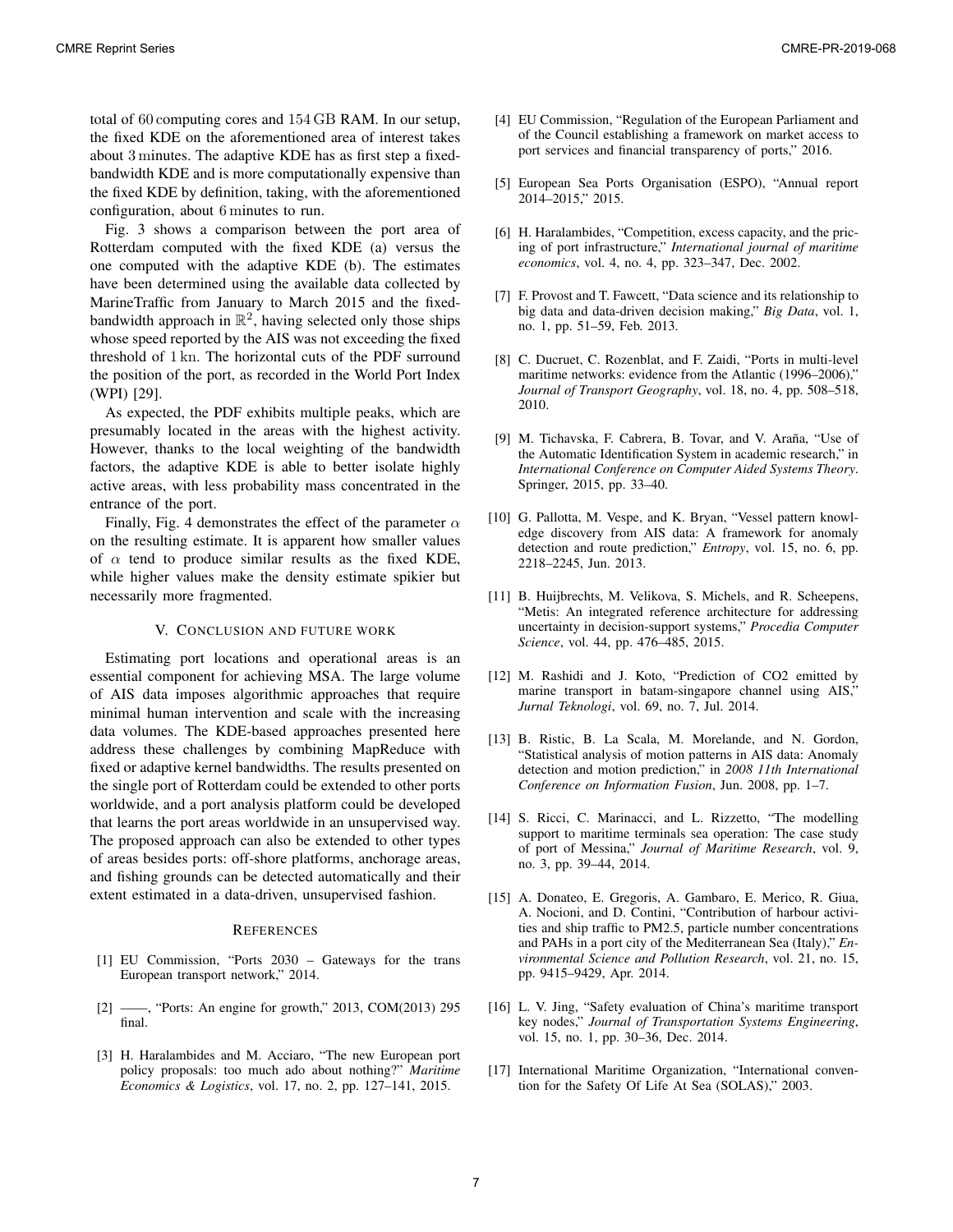- [18] B. Tetreault, "Use of the Automatic Identification System (AIS) for maritime domain awareness (MDA)," in *OCEANS, 2005. Proceedings of MTS/IEEE*, Sept 2005, pp. 1590–1594 Vol. 2.
- [19] P. Last, C. Bahlke, M. Hering-Bertram, and L. Linsen, "Comprehensive analysis of Automatic Identification System (AIS) data in regard to vessel movement prediction," *The Journal of Navigation*, vol. 67, pp. 791–809, 9 2014.
- [20] G. Cimino, G. Arcieri, S. Horn, and K. Bryan, "Sensor data management to achieve information superiority in Maritime Situational Awareness," NATO STO CMRE, Tech. Rep. CMRE-FR-2014-017, 2014.
- [21] M. Rosenblatt *et al.*, "Remarks on some nonparametric estimates of a density function," *The Annals of Mathematical Statistics*, vol. 27, no. 3, pp. 832–837, 1956.
- [22] D. W. Scott, *Multivariate density estimation: theory, practice, and visualization*. John Wiley & Sons, 2015.
- [23] B. W. Silverman, *Density estimation for statistics and data analysis*. CRC press, 1986, vol. 26.
- [24] ——, "Algorithm AS 176: Kernel density estimation using the fast Fourier transform," *Journal of the Royal Statistical Society. Series C (Applied Statistics)*, vol. 31, no. 1, pp. 93–99, 1982.
- [25] Y. Chen, M. Welling, and A. Smola, "Super-samples from kernel herding," *arXiv preprint arXiv:1203.3472*, 2012.
- [26] J. M. Phillips, B. Wang, and Y. Zheng, "Geometric inference on kernel density estimates," *arXiv preprint arXiv:1307.7760*, 2013.
- [27] Y. Zheng, J. Jestes, J. M. Phillips, and F. Li, "Quality and efficiency for kernel density estimates in large data," in *Proceedings of the 2013 ACM SIGMOD International Conference on Management of Data*. ACM, 2013, pp. 433–444.
- [28] J. Dean and S. Ghemawat, "MapReduce: simplified data processing on large clusters," *Communications of the ACM*, vol. 51, no. 1, pp. 107–113, 2008.
- [29] National Geospatial-Intelligence Agency (NGA), "World Port Index (Pub 150)," Springfield, Virginia, 2016, twenty-fifth ed.